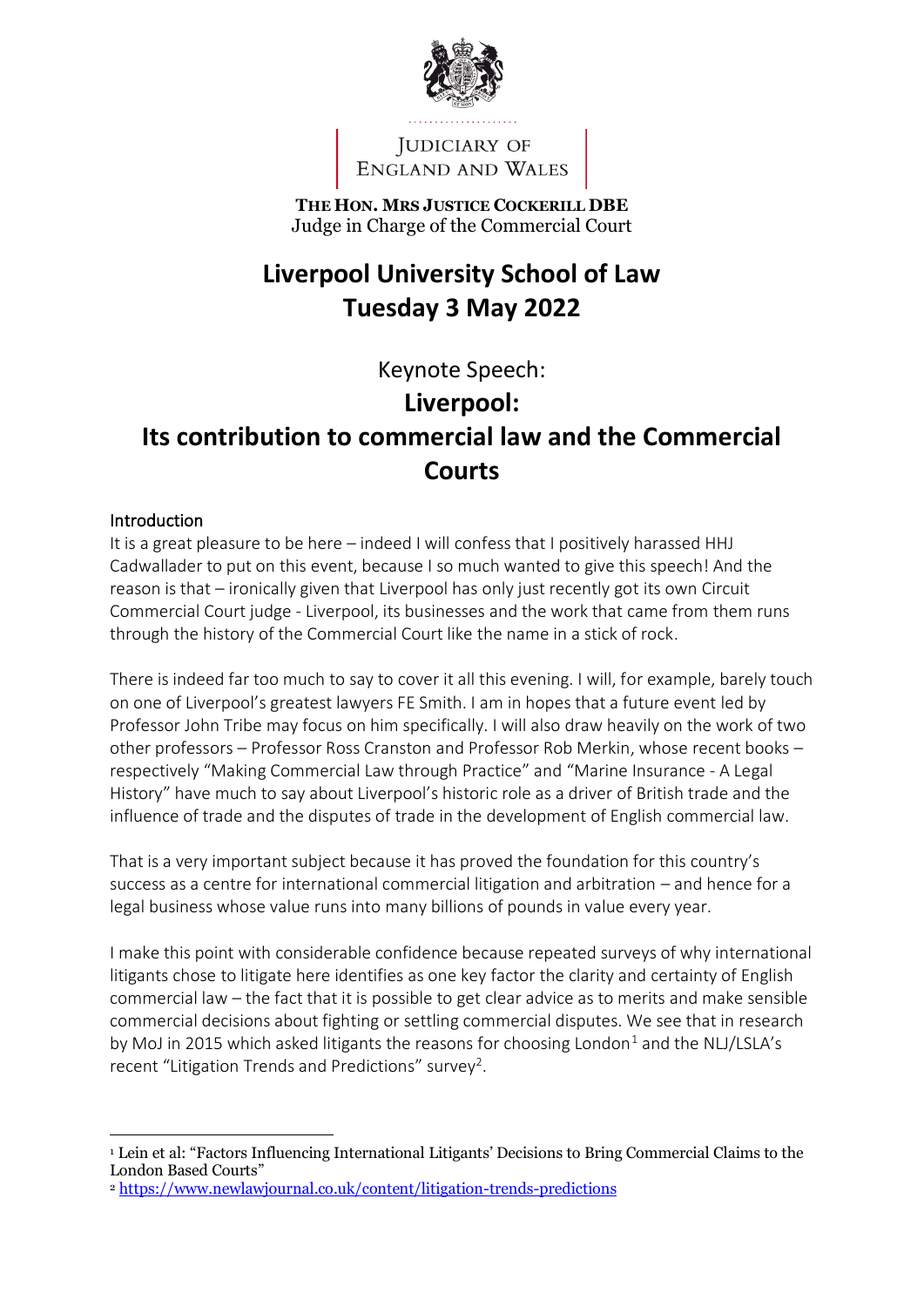So I would like to spend the first part of this talk looking at Liverpool's contribution to the development of those principles. along the way of course we will have to deal with some of the more unattractive features of Liverpool's commercial past. And trust me there is more than one such!

#### Liverpool: Its contribution to the development of Commercial Law

I will come onto slavery but before I do so I should note that that trade and the vibrant navy which first supported and then helped drive it out of existence was itself dependent on a another unattractive practice – impressment. And there is a rather nice Liverpool based story in Prof Merkin's book. It concerns the events of 1755 concerning the naval vessel *Winchelsea* (1755) Burr 367. That vessel was instructed by the Admiralty to impress seamen – our navy depended on impressment and seasoned sailors were in fact preferred. Its captain, Captain Drake, learnt that the merchant vessel Tarleton was due into Liverpool from Guinea and instructed a number of his crew to intercept her and to impress the crew. The barge carrying the men was met with a threat of armed resistance, and the response to a demand to pay respect to the Crown was met with a volley of small arms, causing minor injuries and damage to the barge's stern post. An armed attempt to board the Tarleton was repulsed, and the vessel managed to reach the port where the crew disembarked and vanished. The result was that the captain and boatswain of Tarleton was held to be liable to prosecution in the Admiralty, although simply on the basis that the captain did not prevent his men from acting as they had. In positive terms he had apparently done no more than wave his hat in a contemptuous manner. Of interest is the report of the events, which described the response of the crew of Tarleton as "*insolent and outrageous".* Or as the locals would doubtless say – showing true Liverpudlian grit and spirit.

I can't however keep the talk so positive. Liverpool's name features again and again in the commercial cases from the C18 – way before the foundation of the Commercial Court – and these cases inform the development of the commercial law which the court was founded to apply. But one of the slightly terrifying things about tracking back to the early commercial cases is seeing to what extent the civilised edifice of modern commercial law builds on some of the worst aspects of the commercial world of each era.

#### *Gregson v Gilbert*

So let me give you an example: if I look in a textbook I may find this anodyne line: loss caused by or the perishing of a cargo following delay due to the negligence of the crew is not recoverable under a cargo policy that does not cover loss by delay. The case cited *Gregson v Gilbert*, (1783) 3 Doug 232. So far so dull, you might think?

This case is so awful that it is often said to have been the catalyst for slave trade abolitionists. The vessel Zong was taken as a prize along with a cargo of slaves off the Gold Coast in February and was with her cargo of slaves sold to a syndicate of Liverpool merchants represented by William Gregson, a former Lord Mayor of Liverpool and one of the leading slave traders in the city. For of course one of Liverpool's less proud boasts is the importance of the city to the slave trade. Bristol and London also bear this stigma, but in the latter part of the country's involvement in that trade it was Liverpool which was the busiest centre for that three cornered trade.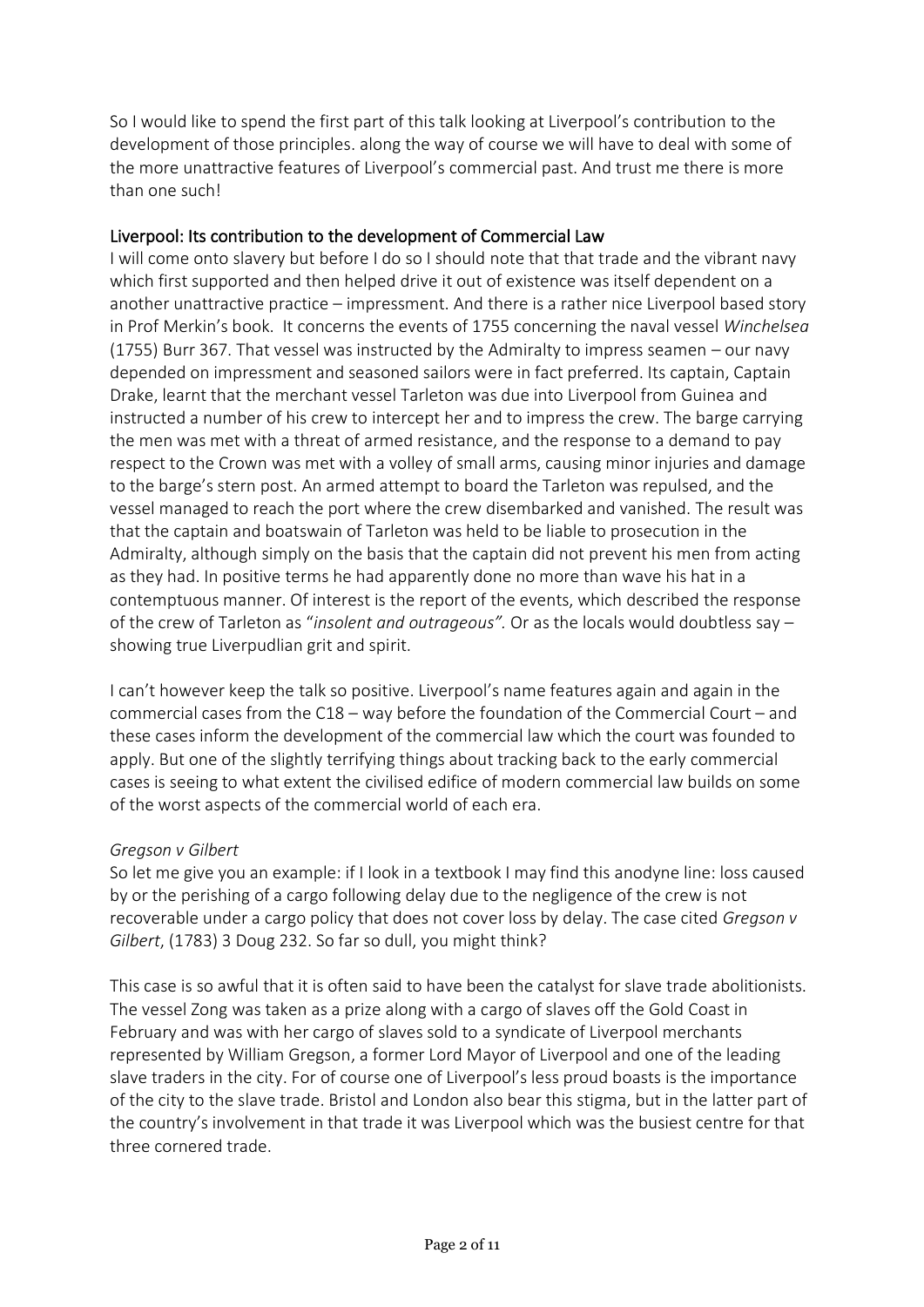The Zong embarked on Middle Passage voyage from Guinea to Jamaica in August 1781. She was insured on the Lloyd's SG form. The policy valued the vessel and cargo in total at £8000, the vessel for £2500 and each of the slaves at £30. The captain fell ill and was unable to carry out his duties, and he delegated his functions to one Mr Stubbs, a former slave ship captain fleeing the region in the face of allegations of fraud. Stubbs, in the belief that he was approaching Hispaniola and not Jamaica, steered away from the island. He was negligent in doing so. Had he not done so the voyage would have been completed successfully and without loss. However, by the time the mistake had been discovered, the vessel was at least three weeks away from Jamaica and becalmed with almost no water on board. 60 of the slaves died from shortage of water, 40 others through thirst threw themselves into the sea and were drowned. Most horribly the crew cast a further 132 chained slaves overboard, allegedly in order to preserve their own lives, the vessel and its remaining cargo.

The case was not (as that form of wording might suggest) a general average case, because the cargo was all owned by one syndicate. The main question in *Gregson* was whether the vessel had been rendered "foul and leaky" by perils of the seas. There was however also key analysis which informs later cases of the nature of a peril of the sea and the concept of jettison. And, as I have said, it still stands today as authority for a somewhat limited proposition about loss of cargo and negligence when there is no cover for delay. It continues to inspire writing about the slave trade – I recently read a novel which took the case as a central theme.

#### *Syers v Bridge*

Now one of the things about which I have spoken a great deal in the last couple of years when we have been celebrating the court's 125<sup>th</sup> anniversary is how the impetus for the foundation for the Commercial Court came from the development of commercial law under the aegis of Lord Mansfield in the late C18. He sat with a panel of commercial men to advise him as to commercial customs and he developed principles of law which made English law attractive to commercial men. But I have found a very interesting Liverpool related example of his cutting up rough on evidence of "custom", which is also still a leading case in its own right.

The case is *Syers v Bridge* (1780) 2 Doug 526 the Mary a privateer was insured under a policy made on 9 February 1779 "*At and from Liverpool to Antigua, with liberty to cruise six weeks, and to return to Ireland, or Falmouth, or Milford, with any prize or prizes.*" Mary sailed from Liverpool on 28 February, cleared land on 5 March, began the cruise on 7 March and for a week chased other vessels encountered by her. The direct voyage commenced on 14 March. The cruise was discontinued on 17 April but renewed on 23 April; and the Mary was herself taken by a French privateer on 28 April.

The dispute was as to how the period of the policy was to be calculated. The assured's claim was (predictably) that only days actually spent in cruising were to be included, whereas the underwriters contended that the period was a continuous one starting from the first day of the cruise. Lord Mansfield's view, was that the policy was to be construed as a voyage to Antigua but with deviation in the form of cruising to be excused for six weeks en route. Had the policy intended 42 separate days of cruising, it would have said so. In reaching that conclusion he rejected the "market" evidence called: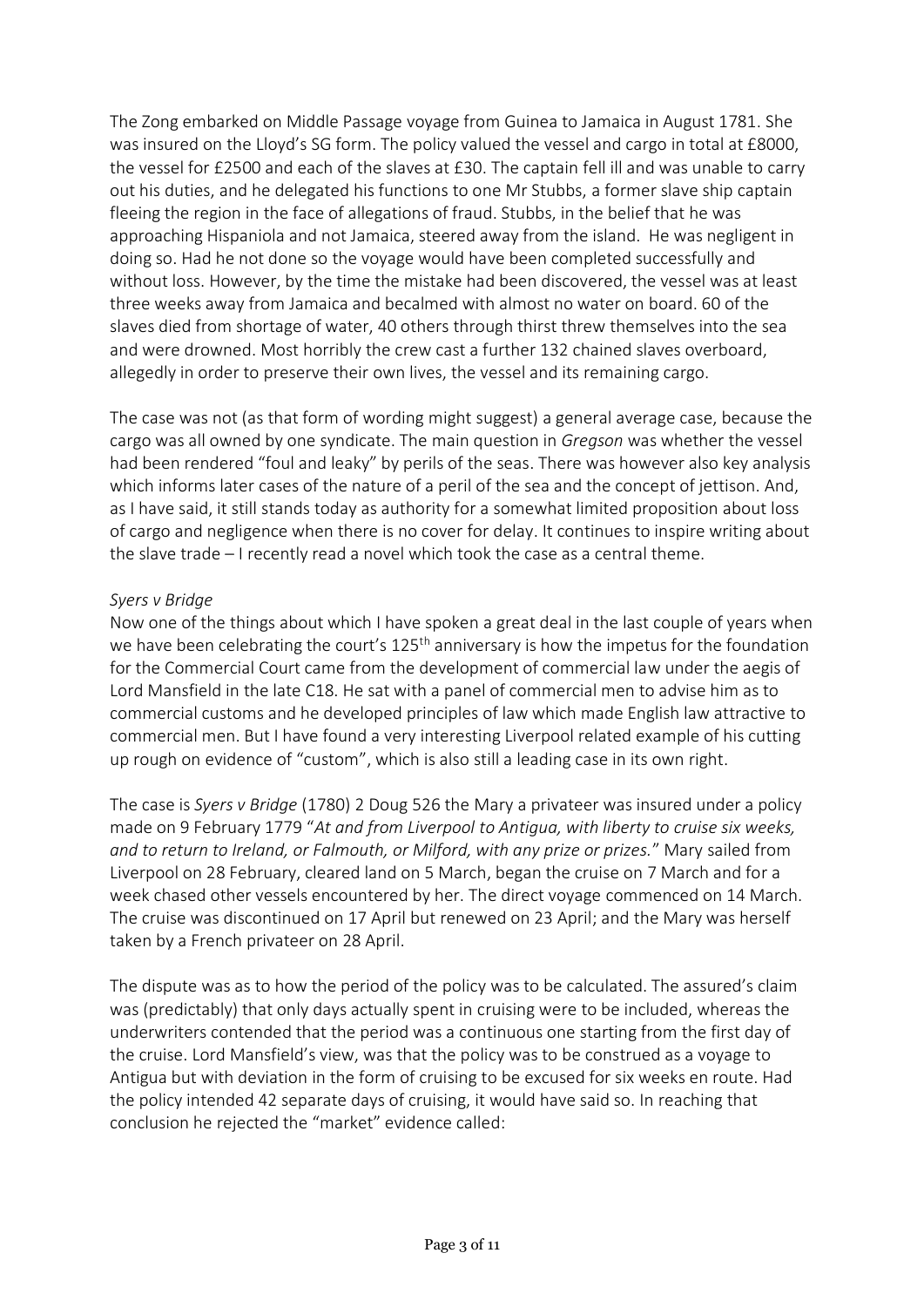*"unless an usage could have been shewn in favour of this desultory cruising, calling witnesses to support it, was calling them to swear to mere opinion. None of those produced knew of any instance, and, therefore, their evidence ought not to have been received. Yet, I dare say, their testimony had great weight with the jury."*

And this case has become one of the leading cases - still cited in McGillivray - on the question of admissibility of extrinsic evidence.

#### *M'Iver v Henderson (1816) 4 M & S 576*

Another example of Liverpool trade underpinning fundamental commercial law concepts is the famous case of *M'Iver v Henderson –* again highlighted in Professor Merkin's book*.* The vessel Tartar was insured for a voyage from Liverpool to Sierra Leone. In January 1814 she was taken by a French warship, and the bulk of her cargo, provisions and arms were either plundered or thrown overboard. She was ordered to be taken to the nearest land, but eventually – after a crew mutiny – she was taken to the Azores, In February 1814. The commander of the vessel then instituted proceedings in the Vice-Admiralty Court for her condemnation. The Master of the Tartar wrote to the assured in March and a notice of abandonment was served on the underwriters immediately. But 3 days before the notice was served the Vice-Admiralty Court rejected the application for condemnation. The vessel was restored to the Master on 11 May, on the provision of security and was returned to Liverpool on 29 May. Was she a CTL?

It was held by Lord Ellenborough that the notice of abandonment was valid and justified, given that the vessel had been plundered, and that possession had not been restored at that time. The key date was that of the commencement of the proceedings, and on that date the guns and stores had been taken, the voyage had been lost, and the appeal against refusal of condemnation had not been heard so that there remained a risk that she would be condemned and the security forfeited. In those circumstances the vessel could be regarded as a total loss. The case is still mentioned in *Arnould* on the subject of restoration and the judgment is seen as the source for the central principle.

#### *Lloyd v Grace Smith [1912] AC 716*

Before I turn from Liverpool's contribution to commercial law, no such account would be complete without mention of the greatest legal landmark of the early years of the Commercial Court.

That was the first instance decision of Scrutton J (sitting in Liverpool) in *Lloyd v Grace Smith* [1912] AC 716. The plaintiff, a widow who owned two cottages at Ellesmere Port, wanted to sell the property. To that end, she consulted a firm of solicitors and saw their managing clerk. The latter, acting as the representative of the firm of solicitors, induced the plaintiff to convey the property to himself. The clerk then sold the property in his own name, and escaped with the money. I am glad to say that Mrs Lloyd got her money: a case established that a principal is liable for the fraud of his agent acting within the scope of his authority. The fact that the act is committed for benefit of the principal or for the benefit of the agent has no relevance and the principal remains liable. It is of course one of the leading cases on the circumstances in which an employer can be vicariously liable for a fraudulent employee.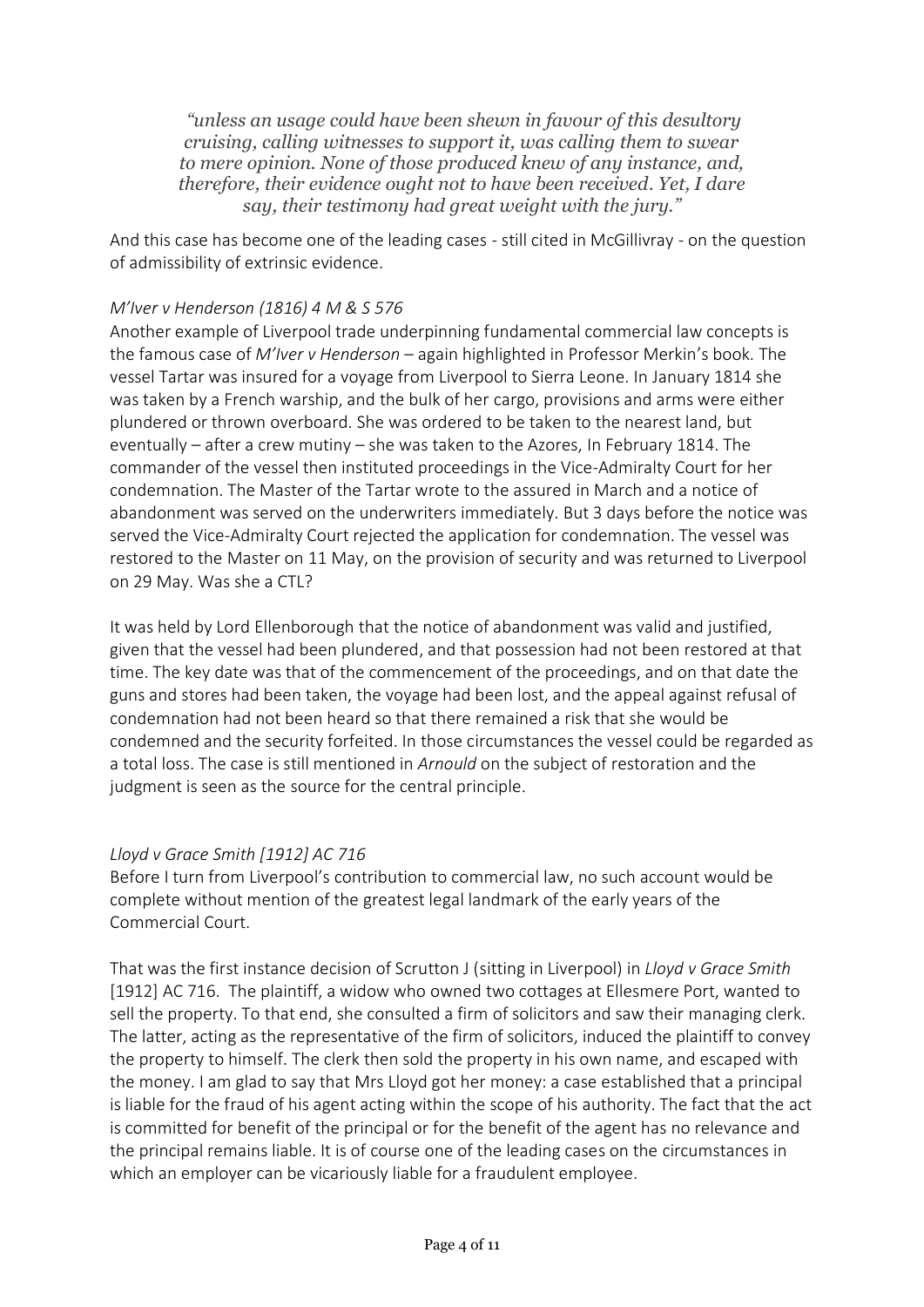#### Liverpool's other contributions to Commercial Law

So much for the shipping side of the equation. But let us not forget Liverpool's other contributions to commercial law, because Liverpool was the centre of vibrant cotton wool and grain trades. As such – as Prof Cranston tells us - it developed the world leading derivatives market of the early C20 – well in advance of those of the US and indeed London. But of particular importance to commercial law and the current situation, where England is a major centre of international commercial litigation, is the development of standard terms.

That in itself proved influential to the development of English Commercial law. As Lord Mansfield did, judges tested their views of the law against what the market was doing – and often the market won. A lovely example is the case of *Cooke v Eshelby* (1887) 12 Ap Cs 271. In that case there was a sale by brokers for an undisclosed principal which had gone bankrupt. The trustee in bankruptcy sued the buyers who sought to set off a debt owed by the brokers. The House of Lords said there was no right of set off – given that dual capacity was market practice (i.e. the broker could be acting as agent or in his own name) there was no assurance that he was acting on his own account. "*We must not alter the law to fit the views or convenience of the Liverpool Cotton Market*"

But of course the Liverpool merchants were not beaten. A Liverpool broker giving evidence to a Royal Commission reported this:

*"I told them that if the thing was going on, no man dare trade under those systems. The consequence was that a committee was formed, and a new contract made out which makes every man under that contract himself liable, do you see, as his own principal under every contract…"*

And by 1868 we find in *Cropper v Cook* (1868) LR CP 194 (a Liverpool wool trade case) Willes J:

> *"By proving that the contract was made in a market where it is usual for the agents to contract in that manner, and the principals knowing of the existence of the custom, or not choosing to enquire about it, must be bound by it."*

The Liverpool merchants had won.

It was the Liverpool Corn Trades Association's terms, which became those of GAFTA which still govern international grain trades on private or in house terms – that is 80% of the international market and some US\$98 million per year<sup>3</sup>. And the Liverpool Cotton Association is of course the precursor to the highly influential International Cotton Association.

<sup>3</sup> Extrapolation from United Nations (N.D.), 'UN Comtrade Database')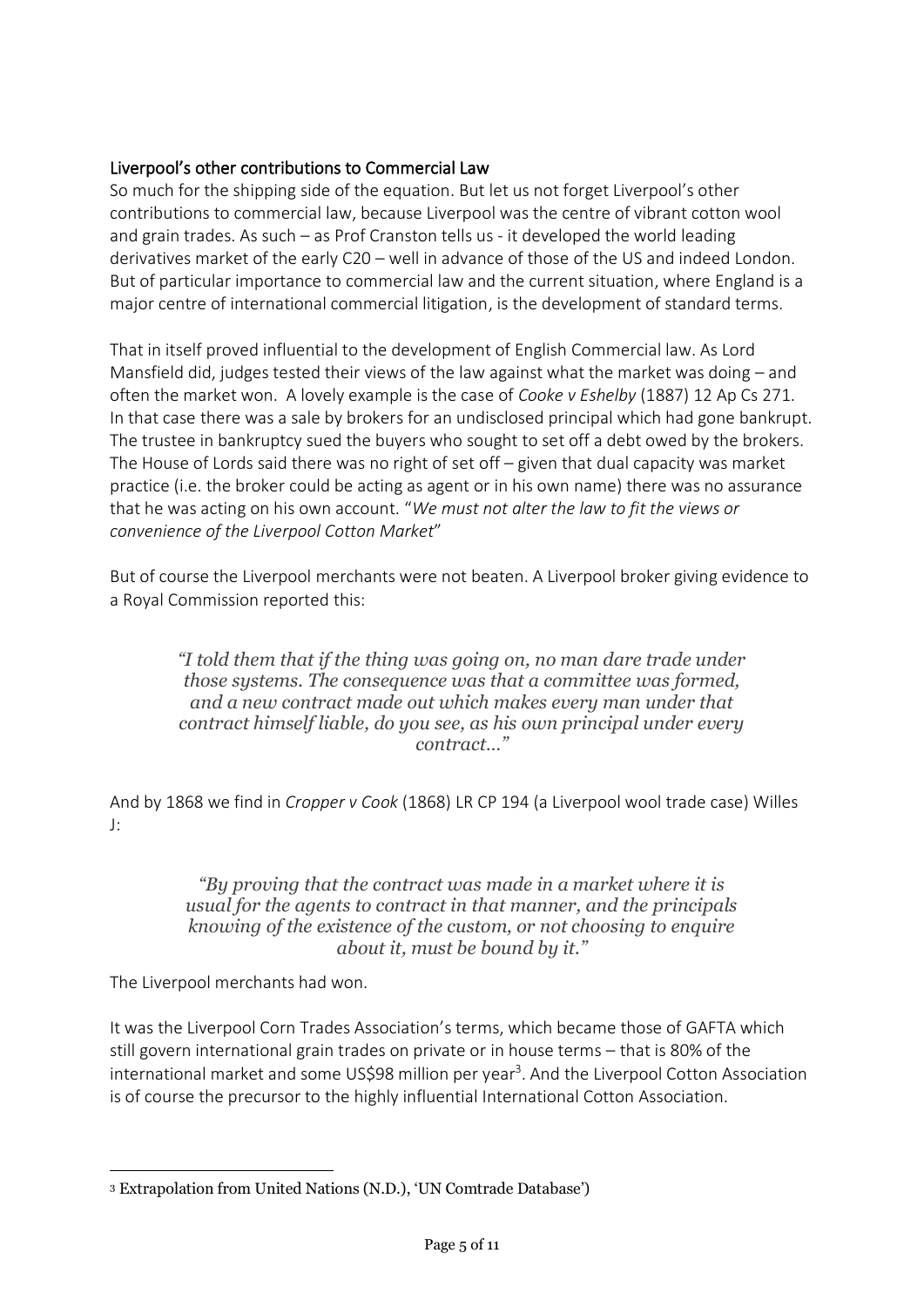So the development of standard terms is one huge aspect of driving modern legal business, as recent research has indicated. The recent Oxera Report for Legal UK says this<sup>4</sup>:

*"One of the remarkable facets of English law is the extent to which it is the international standard for contracts in many internationally mobile markets. This internationally mobile standard creates a range of economic benefits to the UK, contributing to the location of the cluster of international businesses located in the UK (including parts of the UK that have a different domestic law), reducing transaction costs for UK firms trading internationally, and building the UK's international influence. …*

*If competition were to cause UK maritime business to move elsewhere and possibly be governed by a law other than English law, this would represent a significant loss to the UK. A stylised illustration of potential impacts identifies the following.*

- *A 10% reduction in UK maritime business could mean a loss to the UK economy of approximately £400m each year.*
- *A reduction of 30% in UK maritime business could lead to a loss of approximately £1.2bn to the UK each year."*

#### Liverpool's Commercial Judges

I mentioned earlier the reasons why international litigants chose the commercial Court. Well, the second thing international users always identify is the quality of the judges, and here again the Court owes a great debt to Liverpool<sup>5</sup>.

#### *Lord Russell*

Let me start at the top with Lord Russell, a great LCJ. He started as a solicitor before joining the Northern Circuit, and he made Liverpool the focus of his early practice. He was an almost instant success. Liverpool generated a significant quantity of shipping, marine insurance, and sale of goods work, and much of it was tried locally, particularly in the Court of Passage, a city court with ancient origins and with a jurisdiction somewhere between the county courts and the High Court in London. He became one of the outstanding barristers of his generation and served as Attorney General until shortly before he became Lord Chief Justice. He is particularly revered by the commercial judges because he was the Lord Chief Justice who founded the Commercial Court and sat himself while LCJ in the court. His third son, Frank, and Frank's son Charles, both became Law Lords and adopted the Killowen title.

<sup>4</sup> (Report by Oxera for Legal UK 5 October 2021: https://legaluk.org/wpcontent/uploads/2021/09/The-value-of-English-law-to-the-UK-economy.pdf) <sup>5</sup> The details of the judicial careers which follow are drawn from the work at [www.commercialcourt.london](http://www.commercialcourt.london/)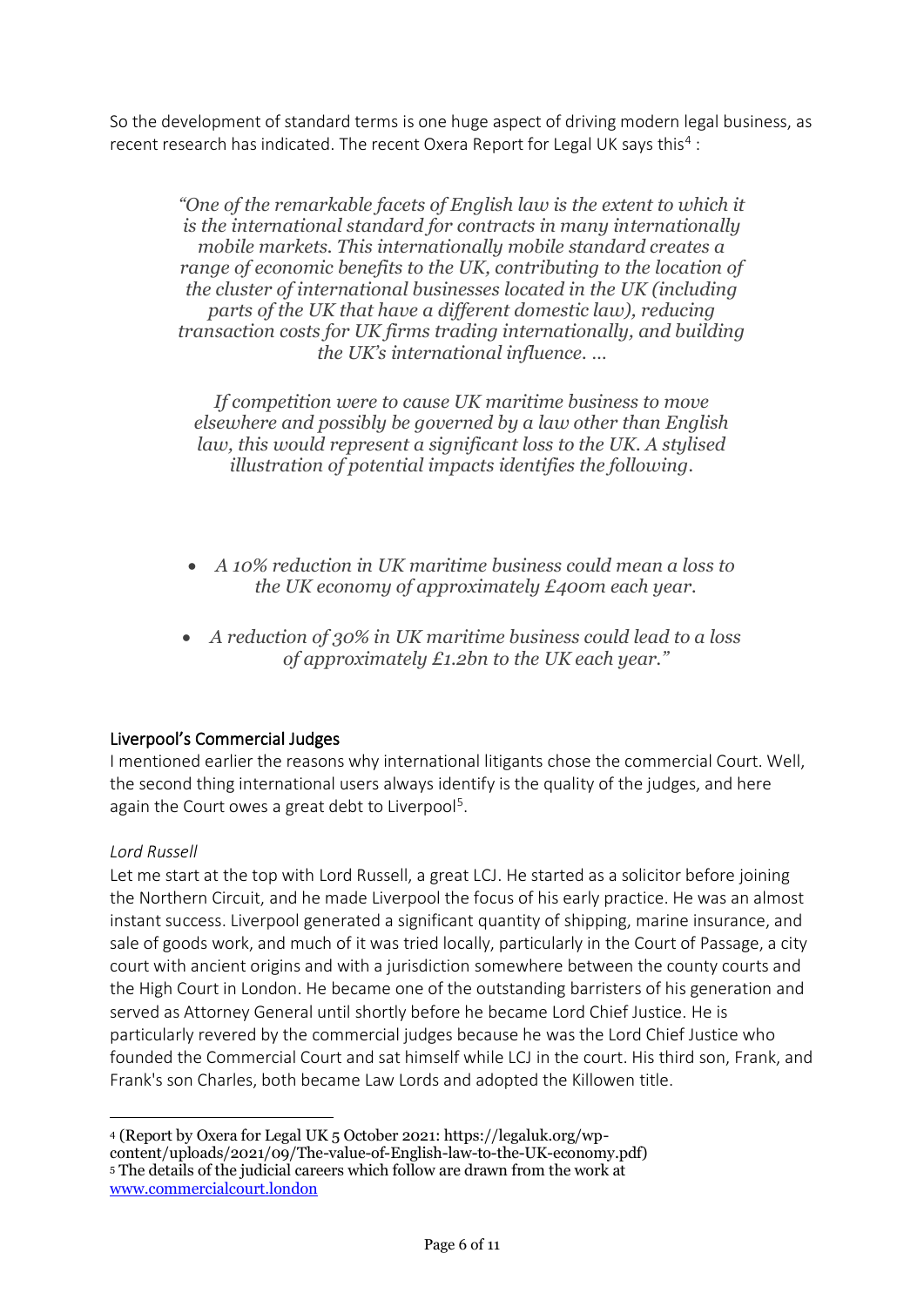#### *Joseph Walton*

Then there is Joseph Walton – he was the dominant leading counsel of the Court's first 5 years. Born in Liverpool and was the son of a local merchant. He studied at the University of London, where he was awarded a first class degree, joined Lincoln's Inn in 1865, and was called to the Bar in 1868. Walton joined the Northern Circuit, in order to practise in his home city, and was a pupil of Russell while Russell was making his name as a Liverpool junior. Practice for him – though not for others - was slow and he therefore found time to become an early editor of the White Book. He became a QC in 1892 – and finally his career took off. In the first volume of The 'Reports of Commercial Cases', covering the period from March 1895 to July 1896, he made thirty-five appearances: the next best figures being sixteen and then ten. He argued the final appeal in *Rose v Bank of Australasia* [1894] AC 687, the case which became, in a legend created by Scrutton, the cause for the creation of the Commercial Court. The story – for those who don't know it is that the first-instance Judge, John Compton Lawrence, who knew absolutely nothing about commercial law, made a monumental mess of the trial and so shocked was the market that the calls for a specialist court became deafening. Walton was then Chair of the Bar 1898 and joined the bench in 1901. His was a very popular appointment. Sadly his promise did not translate. He became one of the first judges to demonstrate that courtesy if partnered with indecisiveness does not make the best commercial judges. The successful commercial judges have, I am sorry to say been more famous for their decisiveness and lack of courtesy: see for example Scrutton and another Liverpool judge to whom I shall come.

#### *John Bigham – Viscount Mersey*

More successful as a judge was Walton's fellow Liverpudlian and contemporary - and rival - John Bigham – later Viscount Mersey. His father was also a local merchant who wanted him to join the business but Bigham wanted the Bar – or politics – or both. Another pupil of Russell, his family connections got him a rather better start than Walton and he took silk after only 10 years. He then appeared in more than a dozen reported cases in his first year as a leader. He also managed to get elected as MP for Liverpool Exchange.

In 1897 he went on the bench and straight into the Commercial Court. He was not actually a huge success as a judge – it turned out that his feel for the right answer was not as acute as his ability as a litigator and one can find a fair scattering of howlers among his judgments. It may be suspected that his political connections helped him to a fairly quick appointment as head of Admiralty Probate and Family division. He retired in 1910 supposedly due to "ill health". He was elevated to the peerage as Lord Mersey. A wit who considered Bigham bigheaded asked why he had not taken the whole of the Atlantic as his title. Bigham joked back that he had left that for F E Smith, QC, MP, and fellow-Liverpudlian (who actually confined himself to the title Lord Birkenhead).

Doubts as to the reality of his ill health were only confirmed when in 1912, he shot to public prominence as Chair of the inquiry into the loss of the 'Titanic', making some important recommendations about safety at sea. He then proceeded to preside over an international maritime safety conference in 1913 and chaired several other major wreck inquiries, including that into the sinking of the 'Lusitania' during the Great War. He also returned to the Bench – sitting on Privy Council appeals in prize cases from 1914-1916.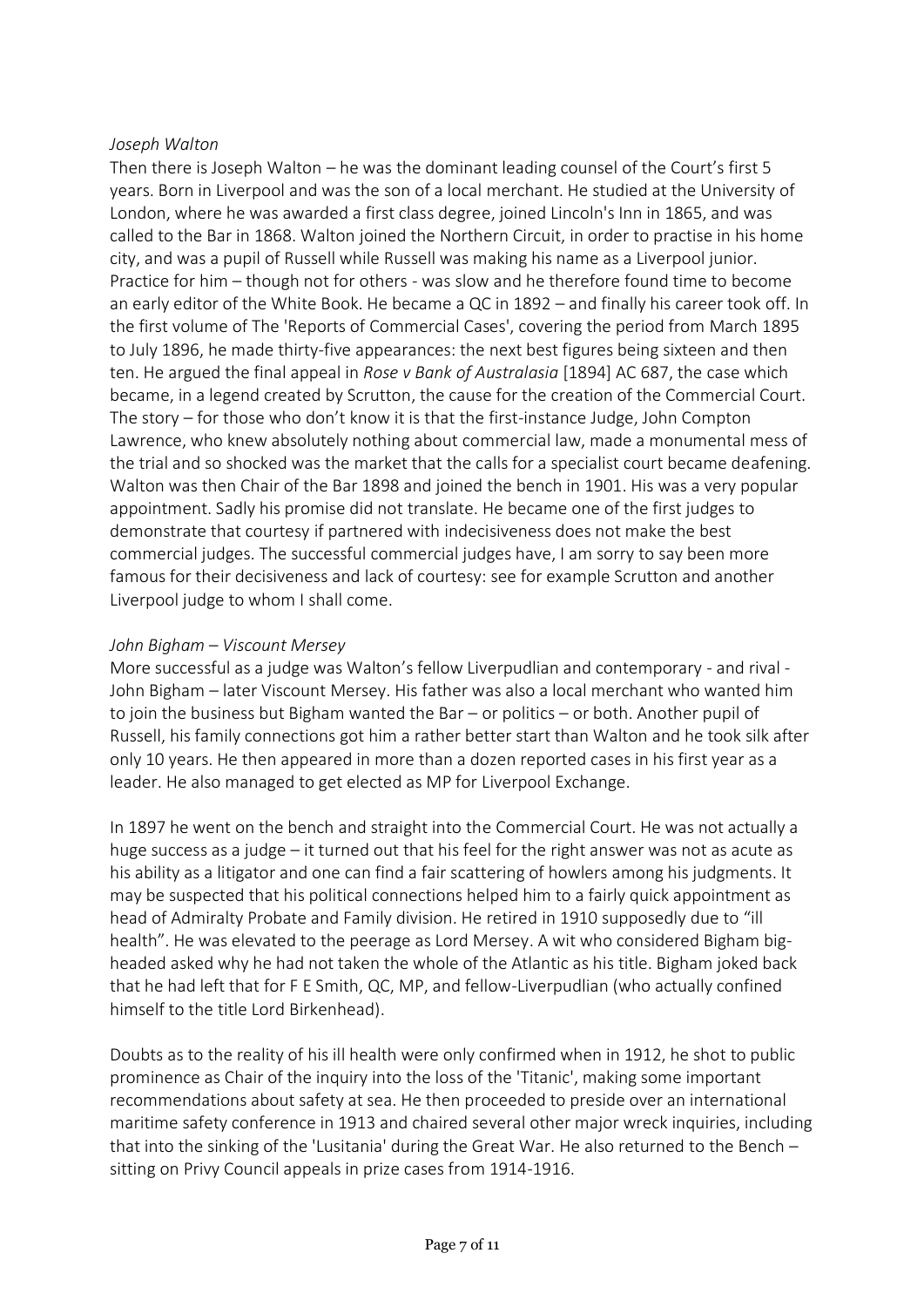#### *Frederick Greer*

Frederick Greer was born in Liverpool in 1863, the first of thirteen children. His father, Arthur Greer senior was a scrap-metal merchant who bought the hulk of The 'Great Eastern', the Isambard Kingdom Brunel-designed paddle steamer which had been the biggest ship in the world for thirty years.

Greer started practice on the Northern Circuit, which included Liverpool. His first major case as leading counsel was *Lloyd v Grace Smith* (on the wrong side). He went on the bench in 1919 and was the trial Judge in prominent commercial cases including *Brandt v Liverpool* (1923) 15 Lloyd's Rep 123, where the issue was when a contract of carriage could be implied between a carrier and a bill of lading holder, and *Snia Societa v Suzuki* (1923-24) 17 Lloyd's Rep 78, an important authority on damages for breach of charterparty. He was elevated to the Court of Appeal in 1927 before retiring in 1938. During his time there he sat on a number of famous commercial appeals including *Bell v Lever Brothers* [1932] AC 161. Greer was given a peerage the year after his retirement. He took the title Baron Fairfield, after his Merseyside home, Fairfield House, in East Caldy.

#### *Frederic Sellers*

One of my personal favourites out of the whole canon of commercial judges is Frederic Sellers – a truly local man – and by the appearances a very nice one.

His father a shipowner ran a line of coastal vessels. Frederic attended University in Liverpool. He also had "a good war", attaining the MC and two bars and writing to his wife roughly daily (the Imperial War Museum has a cache of 1700 letters between them<sup>6</sup>). Their son, Norman Sellers, was a Circuit Judge in Preston.

Frederic started out locally and one can track him through the Lloyd's Reports in cases (usually with a Liverpool connection) involving bills of lading, charterparties, collisions at sea, negligent navigation and pilotage, and insurance. There was also a sprinkling of fatal accident and personal injuries claims, which cast further light on the local businesses of the time. In *Poland v Parr* [1927] 1 KB 236, Arthur Hall, a Liverpool waggoner on his way home for lunch, thought he spotted the 12 year old plaintiff stealing a bag of sugar from one of his employer's vehicles. He struck out at the boy, who fell under the wheels, and was so badly injured that his left leg had to be amputated. Sellers persuaded the Judge of the Liverpool Passage Court that, since Hall was employed as a waggoner, not a security guard, he had not been acting in the course of his employment, and his employers were not liable for his tort. But he and his leader came unstuck on appeal before the mighty triumvirate of Bankes, Scrutton, and Atkin, who overturned the decision. The case was for many years cited as a leading authority on the scope of vicarious liability.

He had a major role in the litigation arising from a major local maritime disaster. HMS 'Thetis', was a T-Class submarine, built for the Royal Navy by Cammell Laird of Birkenhead just before the Second World War. On 1st June 1939, it sailed into Liverpool Bay for sea trials with one hundred and three men on board,. During the afternoon, the torpedo officer decided to open the inner doors of the 6 torpedo tubes for an inspection. When the inner door of No 5 tube

<sup>6</sup> https://www.iwm.org.uk/collections/item/object/1030021693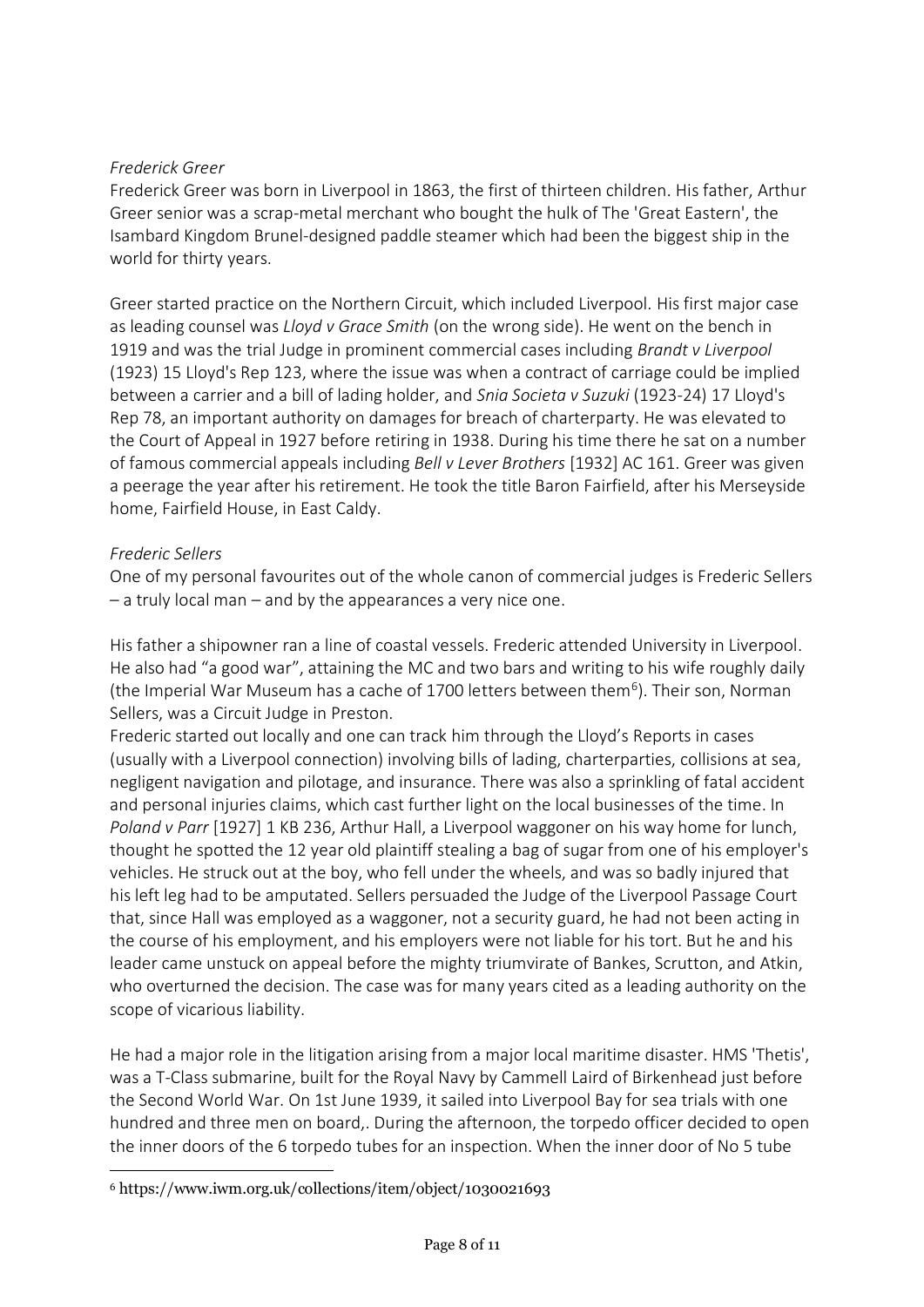was opened, water poured in, flooding the two forward compartments and sending the submarine to the bottom. The vessel was equipped with a rudimentary escape system, designed for use by one person at a time. Four men made it to the surface, but the fifth panicked and opened the hatch too soon, rendering the system inoperable. The ninety-nine men left on board suffocated. When 'Thetis' was salvaged three months later, the No 5 tube outer door was found open, and a check-valve which should have indicated to the crew that the tube was full of water was blocked by splatters of paint.

A wave of negligence claims was brought against the Royal Navy, the builders, and subcontractors, and Sellers was instructed for Cammell Laird. It is not a pretty story: in *Duncan v Cammell Laird* [1942] AC 625, the House held that the Admiralty was entitled on national security grounds to withhold production of documents relating to the design and construction of 'Thetis'. This made the already difficult task of determining what happened even more challenging, and in *Woods v Duncan* [1946] AC 383, the Lords held that the sinking was unexplained, and that there was insufficient evidence to justify a finding that either Sellers' clients or anyone else had been negligent.

Sellers went on the bench in 1946, to the Court of Appeal in 1957 and in both he sat in a range of important cases, and his sound common sense meant that he was very rarely overturned on appeal. He retired in1968 and enjoyed 10 years of peace and tranquillity – attracting not even an obituary when he died.

#### *Lord Hobhouse of Woodborough*

Finally we will come to another of my personal favourites - and the only one of these great Liverpool judges I ever encountered. When I started in practice the judge in charge of the Commercial Court was Mr Justice Hobhouse. His name was spoken with equal amounts of respect and fear.

John Hobhouse was another judge born into the Liverpool commercial world. His father John was a partner in Alfred Holt & Co, a successful Liverpool shipping firm which operated the Ocean Steam Ship line. Young John was educated at Eton and Oxford, and called to the Bar. He was a pupil of Michael Kerr at 3 Essex Court and then moved to Henry Brandon's Admiralty and shipping chambers at 7 King's Bench Walk. While he had a hugely successful practice as a junior he did not rush taking silk – waiting eighteen years and taking silk in 1973. Less than ten years later he went on the Bench. There he was the terror of junior counsel and solicitors. As the Commercial Court's biographer says:

*"If he thought that a point was bad, he would dismantle it mercilessly through tough questioning. If he thought that a point was really bad, he would adopt the even more crushing tactic of saying nothing at all, allowing counsel to ramble on to the end before dismissively announcing that he did not need to hear from the other side. And he had unsettling foibles. At the summons for directions, he was known to strike out parts of pleadings on his own initiative if he considered them sub-standard, or to require the parties to show cause why the case should stay in the Commercial Court."*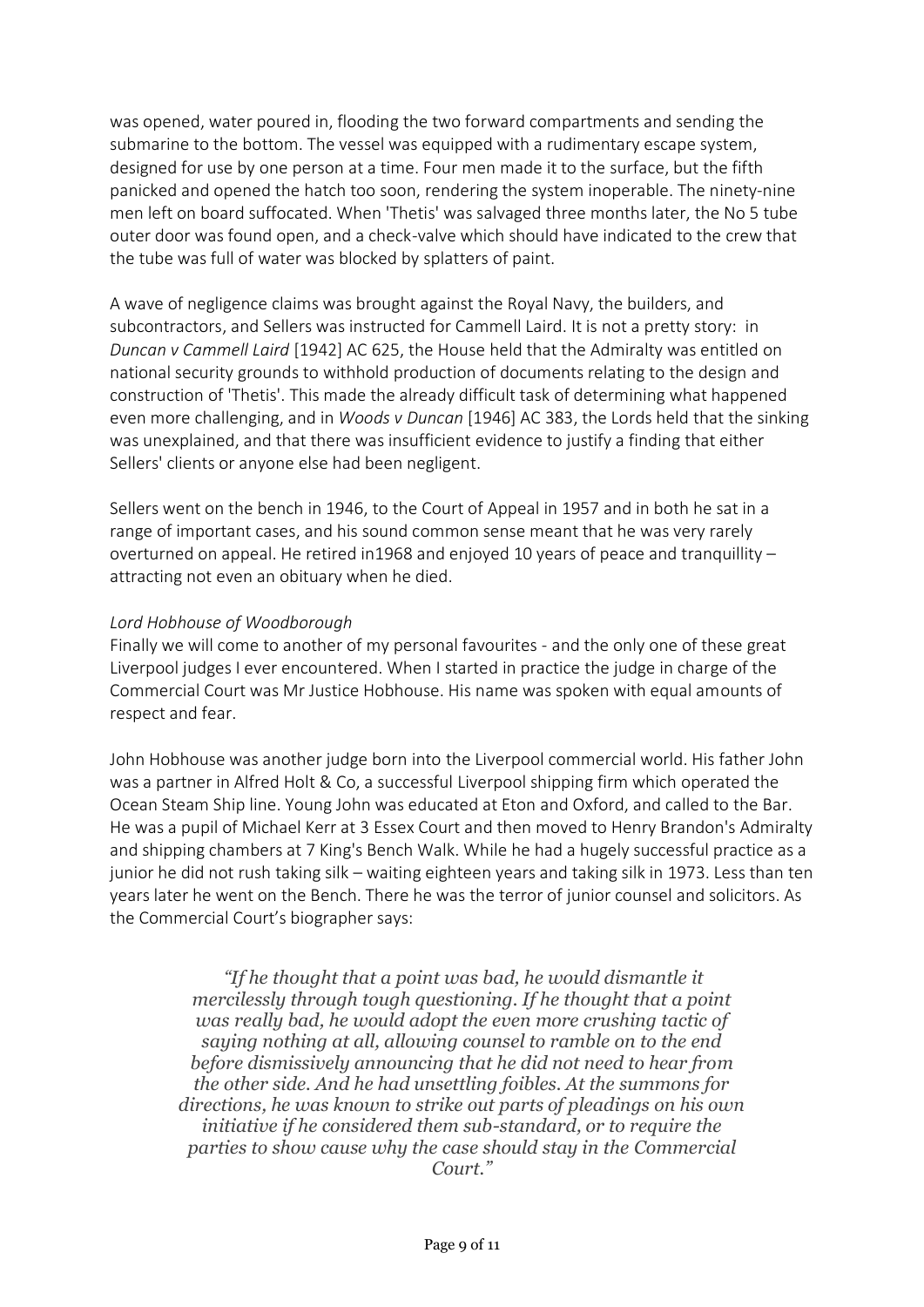Put it this way – nearly everyone of my generation has at least one Hobhouse story; made perhaps worse by the fact that he really was never wrong. He spent 11 years at first instance before progressing to the Court of Appeal for 5 years, finally finding his spiritual home in the Lords where he gave over 200 judgments - many of them including *Turner v Grovit* [2002] 1 WLR 107 - of huge importance. Always they repay re-reading; even if often I have to read them twice to properly understand them.

But with the tour of the judges arriving at my own era, this bring me to date.

### Liverpool and commercial litigation today

Liverpool is (obviously) a very great city with a huge number of facets to it. It retains some of the traditional shipping and trading businesses. It is the home to a range of more modern established businesses – such as Unilever, Very and of course the odd football business.

The kind of entrepreneurial skills seen throughout my whistlestop tour of the commercial history (which have been produced in the next generation of so many great commercial judges) are still being exercised by local businesspeople. At the same time there is so much going on across the range of modern business areas – looking at the local chamber of commerce membership that is more than apparent.

Where there is so much business there will be business disputes. - That being the case it is wonderful that we now have a specialist Circuit Commercial Court Judge here, in the talented form of HHJ Neil Cadwallader. If you read his judgment in *Pharmapac v HBS Healthcare [2022] EWHC 23 (Comm)* – it is a classic example of what the CCC is here to do. It is a case concerning a contract for supply of covid face masks, raising issues of whether time was of the essence a repudiation, decided promptly with a clear judgment delivered very shortly after trial.

And we also have the broader church of the other Business and Property Courts. Represented in particular this evening by my friend and opposite number from the Chancery Division – Vice Chancellor Fancourt. The BPC's are still a relatively recent innovation, but they have huge advantages for litigation outside London. Local businesses can bring all their disputes to specialist judges here in Liverpool, whether the problem is a contractual dispute, a construction dispute, a property or intellectual property issue.

And we are very keen that users know that the local courts are fully supported by the High Court bench. I must make it very clear that we are positively keen to come and sit in suitable disputes locally. So Fancourt J, who as Vice-Chancellor supervises the local BPCs is here often – indeed he has been here sitting this morning. Similarly as far as the Commercial Court goes we have a lot of volunteers for suitable cases outside London (and I suspect some of my colleagues would be particularly keen to visit locations with good football teams). We are actively looking for Circuit Commercial cases which we can hear; I heard one in Newcastle, we have others on our list for hearing within the next year. Next week I am off to Birmingham to hear a three week Commercial Court trial where the business in question is local and most of the witnesses are based in the area. In the future we want to see cases tried where they can best be heard for the parties and for that dispute.